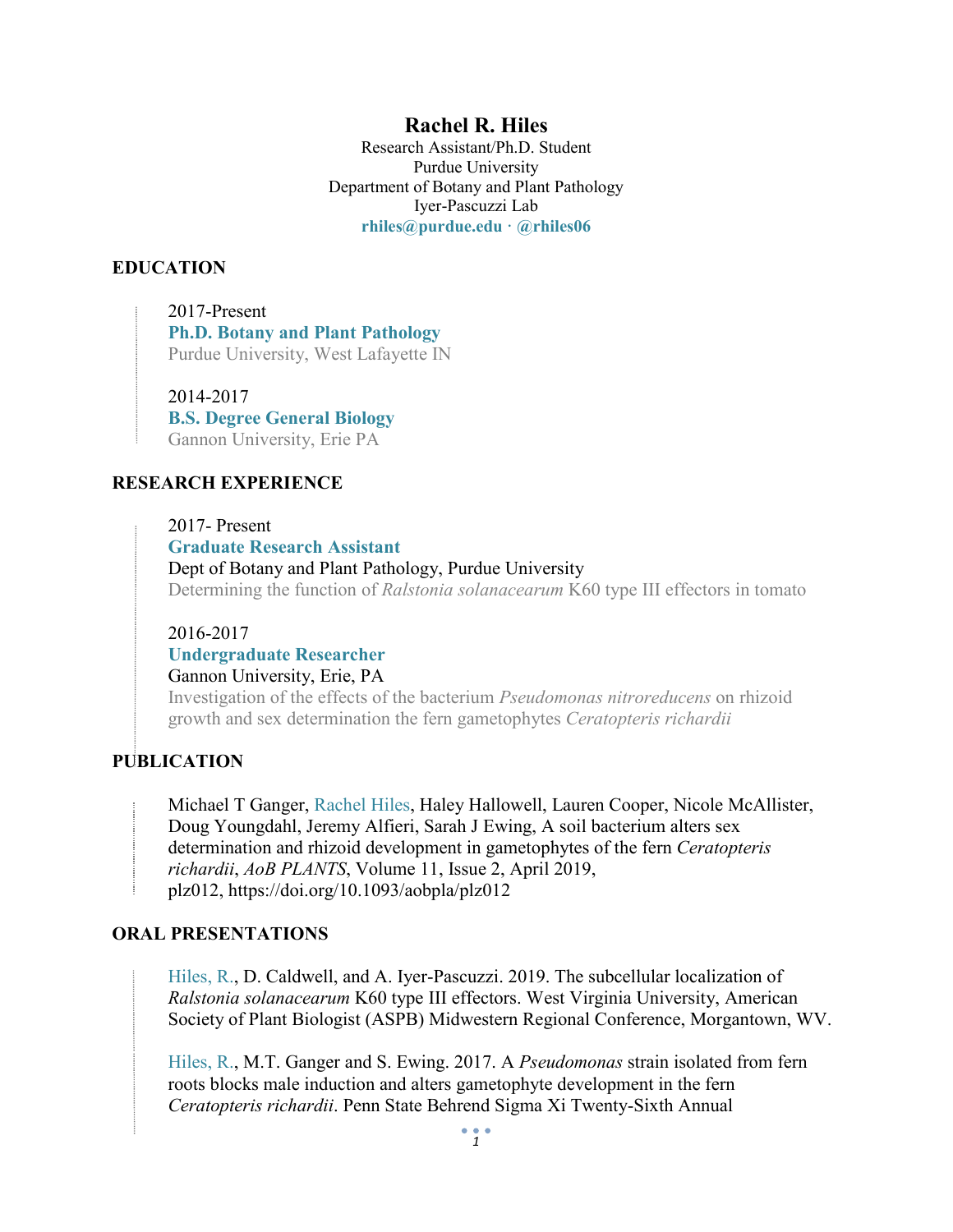Undergraduate Research and Creative Accomplishment Conference, Erie, PA.

### **POSTER PRESENTATIONS**

Hiles, R., Caldwell, D, and Iyer-Pascuzzi, A. 2019. The Subcellular Localization of *Ralstonia solanacearum* K60 Type III Effectors. Plant Health 2019: American Phytopathology Society. Huntington Convention Center, Cleveland OH.

Hiles, R., Caldwell, D, and Iyer-Pascuzzi, A. 2018. The Subcellular Localization of *Ralstonia solanacearum* K60 Type III Effectors. Research Showcase: Purdue University Department of Botany and Plant Pathology, West Lafayette, IN.

Hiles, R., and Iyer-Pascuzzi A. 2017. A Plan to Locate the Localization of Various Effectors in *Ralstonia solanacearum* K60 Strain in Tomato. Research Showcase: Purdue University Department of Botany and Plant Pathology, West Lafayette, IN.

Hiles, R., M.T. Ganger and S. Ewing. 2016. The soil bacterium *Pseudomonas nitroreducens* alters rhizoid growth in gametophytes of the fern *Ceratoperis richardii*. Penn State Behrend Sigma Xi Twenty-Fifth Annual Undergraduate Research and Creative Accomplishment Conference, Erie, PA.

Hiles, R., M.T. Ganger and S. Ewing. 2016. The Soil Bacterium *Pseudomonas nitroreducens* Affects Rhizoid Development and Blocks Induction in Gametophytes of the Fern *Ceratopteris richardii*. Allegheny Branch of the American Society of Microbiology meeting. Penn State Behrend, Erie, PA.

### **AWARDS AND GRANTS**

### 2019

### **Center of Plant Biology Trainee Travel Award (\$500.00)**

Used to attend the American Phytopathology Society: Plant Health 2019

### 2019

### **ASPB Midwest Regional Conference Travel Award (\$450.00)**

Used to attend the American Society Plant Biology Midwestern Conference 2019

### 2016

### **Duratz Undergraduate Student Research Grant \$128.80**

Changes in gene expression associated with excess rhizoid production in gametophytes of the fern *Ceratopteris richardii*.

### 2016

### **Second Best Poster Presentation Award**

Penn State Behrend Sigma Xi Twenty-Fifth Annual Undergraduate Research and Creative Accomplishment Conference.